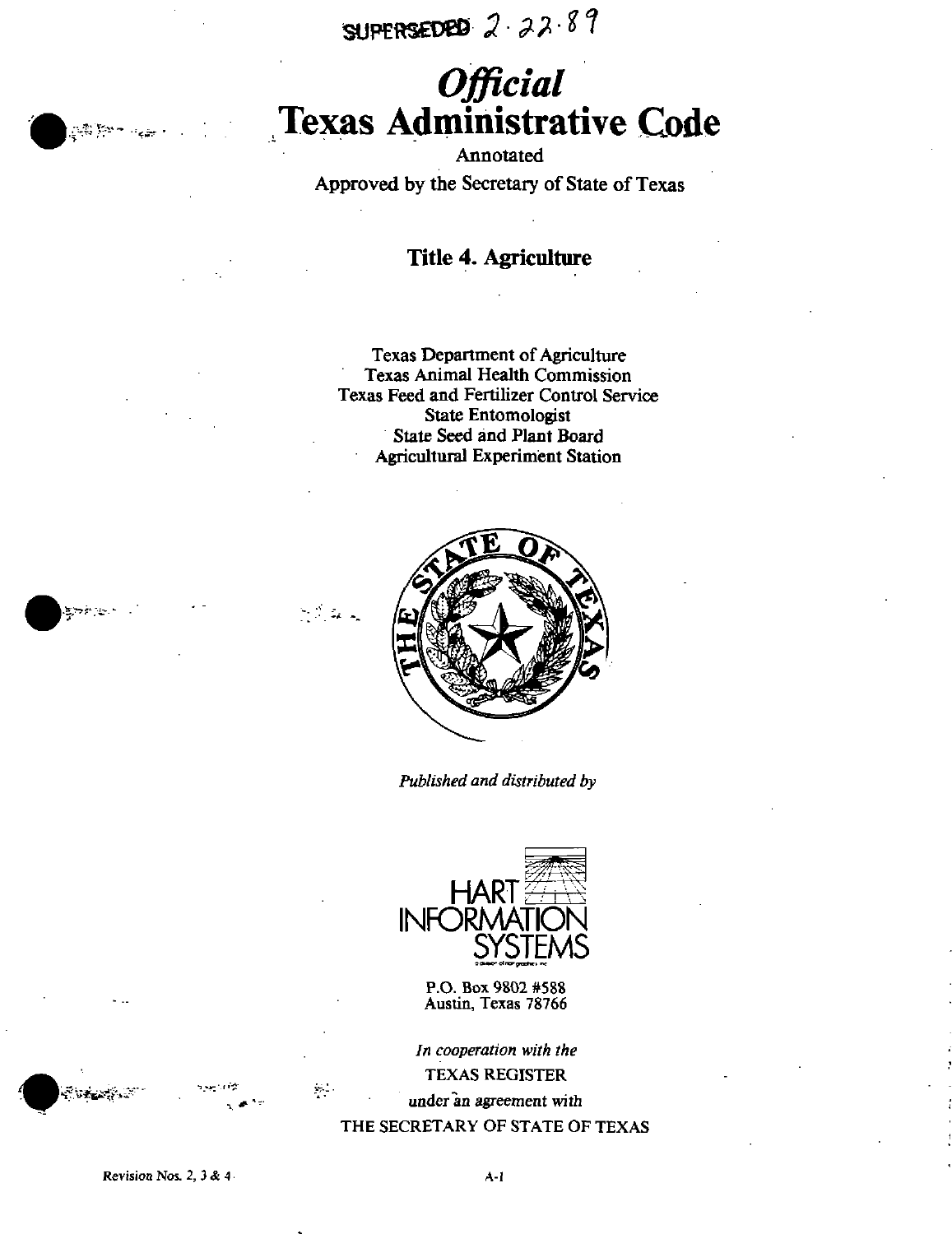#### APPROVED PUBLICATION

The Texas Administrative Code, published and distributed by Hart Information Systems, Inc., is the only approved, codified version of the official administrative rules of the State of Texas, and is published in compliance with Acts 1977. 65th Leg., p. 1703, ch. 678. effective August 29. 1977 (Texas Civ.Sl. an. 6252-l3b).

#### HOW TO CITE

Cite all material in ihe Texas Administrative Code. Annotated, Approved by the Secretary of Slate of Texas by title number and section number. Example: Title 1, Texas Administrative Code, Section 17.51 (Short form: 1 TAC §17.51).

#### INDEX AND TABLE OF CONTENTS

For agencies and subjects not found in this title consult the index of agencies and the table of contents in Title 1.

Copyright ©1986, State of Texas and Hart Information Systems, Inc.

All informaiion appearing in this title (which information includes, but is not limited to. cross references, notes of decisions, tables of contents. Indices, source notes, authority notes, numerical lists, and codification guides) other than the actual text of rules may be reproduced only with the written consent of both the State of Texas (through the Office of the Secretary of State) and Hart Information Systems, Inc. Any such information that appears on the same page with the text of any rule, however, may be incidentally reproduced in connection with the reproduction of such rule, provided such reproduction is for the private use of a subscriber and not for resale. There shall be no other restrictions on the reproduction of information published in this title, and the State of Texas and Hart Information Systems, Inc. hereby consent to any such reproduction.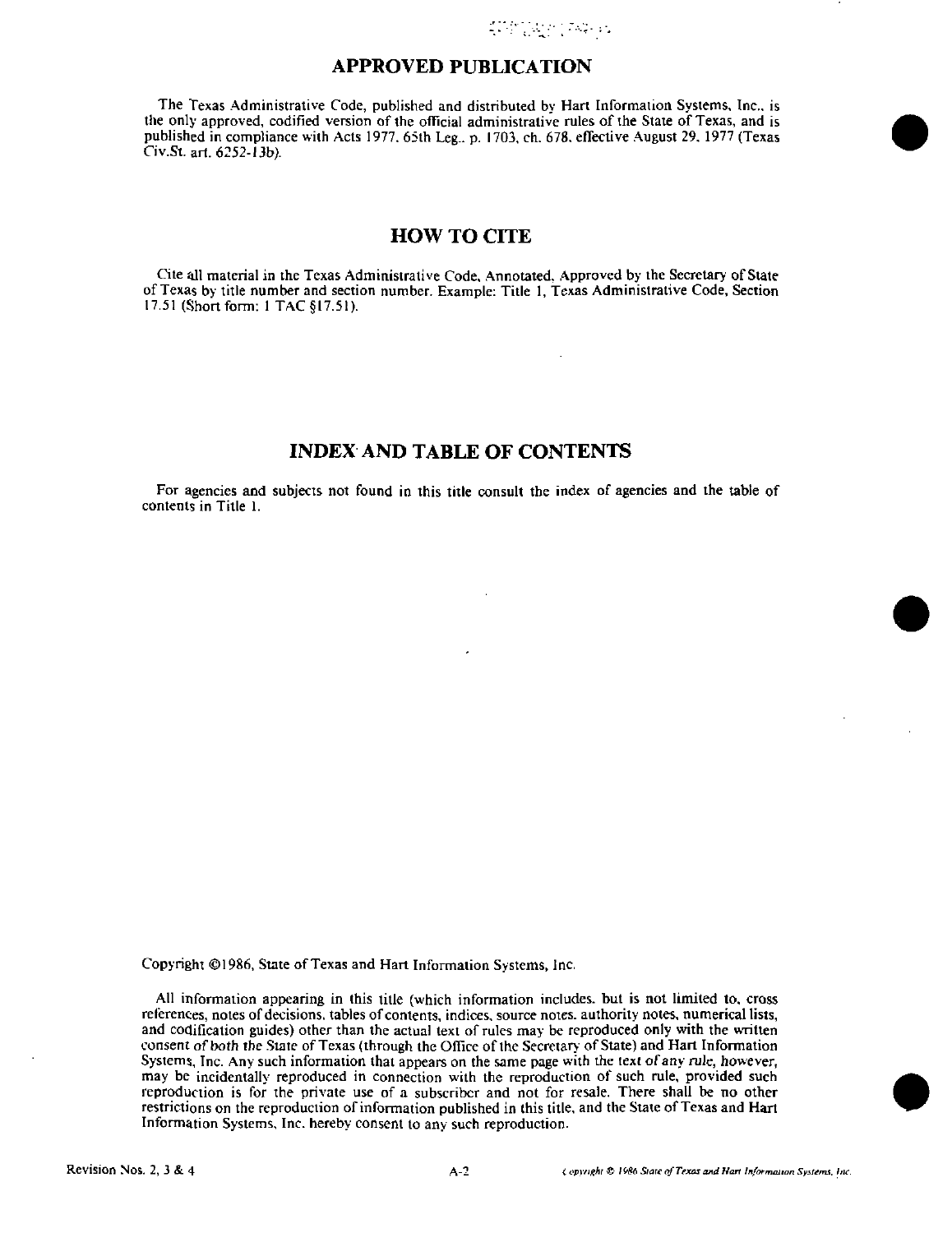### TEXAS ADMINISTRATIVE CODE

Title 4—Agriculture

#### CERTIFICATION OF TEXT



I, MYRA A. McDANIEL, Secretary of State of Texas, do hereby certify that the Texas Administrative Code published and distributed by Hart Information Systems, Inc. constitutes the only approved, codified version of the officiaJ administrative rules of the State of Texas, as so approved by this office.

I further certify that the looseleaf pages of the Texas Administrative Code relating to Title 4 (Agriculture) contain the administrative rules required by Texas Civil Statutes article 6252-13a to be filed for public inspection with the Texas Register and thai were filed prior to November 1, 1986 by the government agencies whose rules are included in this title.

This certification is contingent upon the inclusion of all pages required for the current revision level of this title as specified in the page inventory for Title 4 located in the Master Transmittle Sheet section of the Preface.

IN WITNESS WHEREOF, I have set my hand and affixed the seal of the State of Texas as of the closing date set forth in the second paragraph of this certificate.



MYRA A. McDANIEL Secretary of State of Texas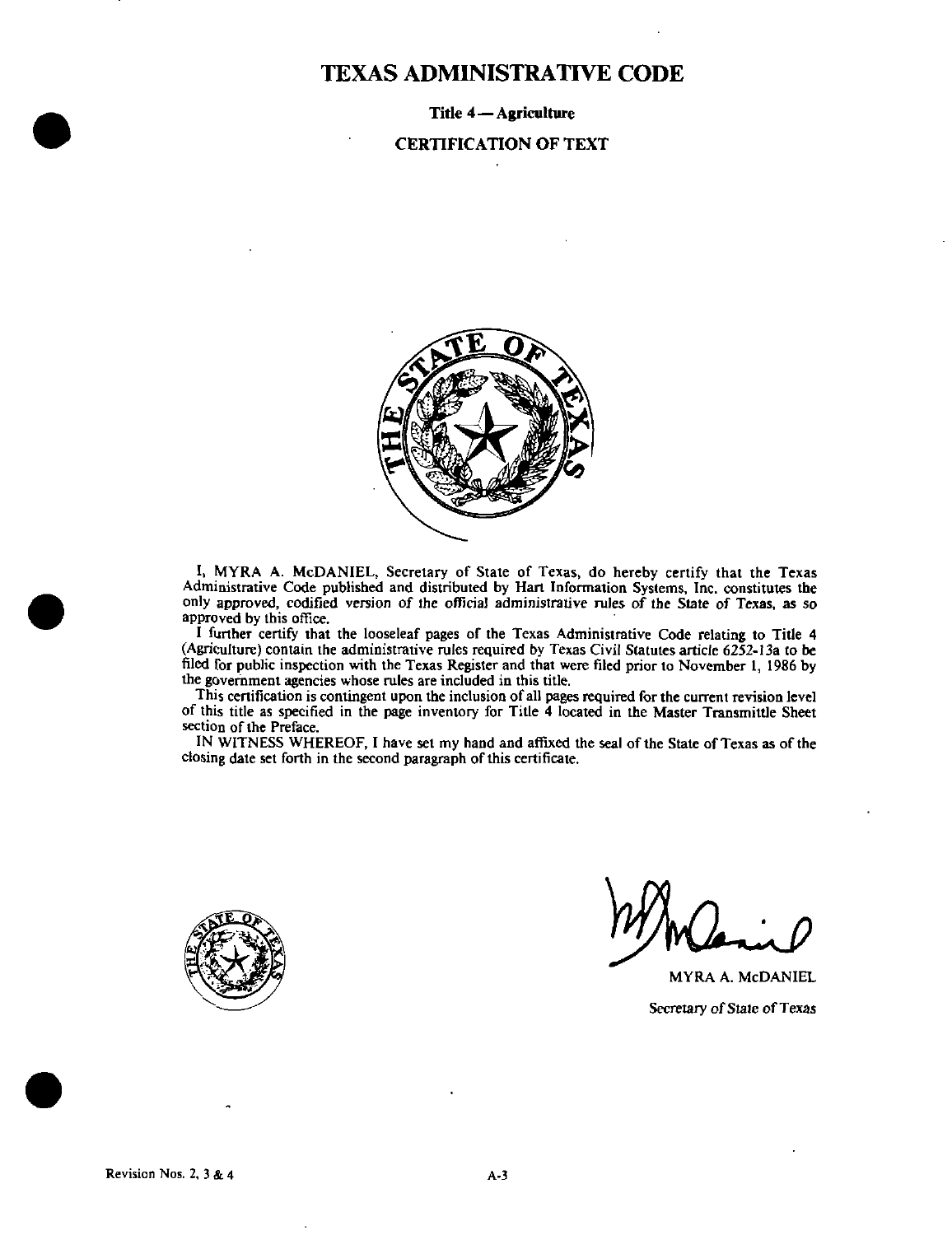Revision Nos. 2.3 & 4

 $\mathbf{r}$ 

 $\mathcal{L}^{\pm}$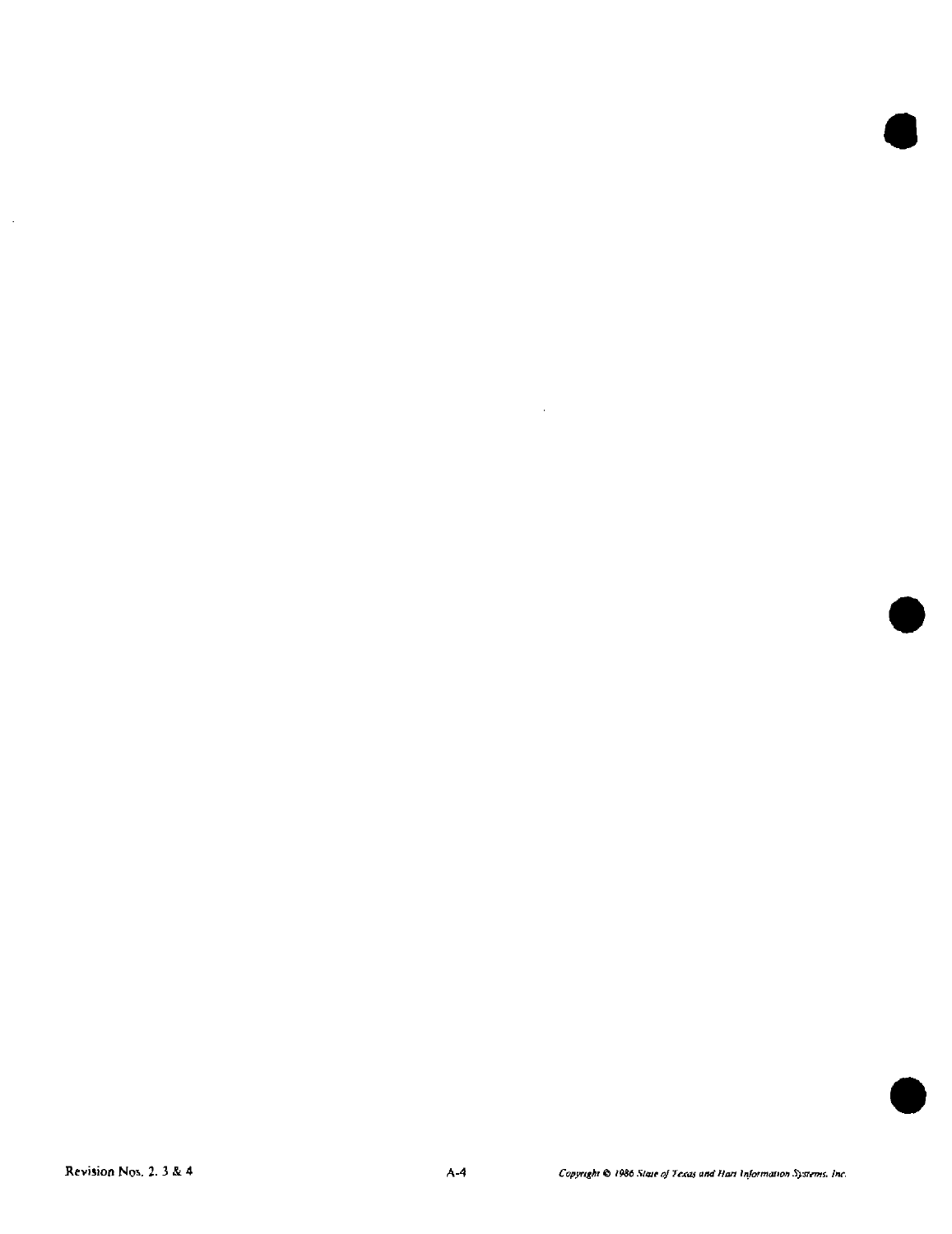## TFTLE 4. AGRICULTURE

| Part No. | Part Name                                                                                                       |     |
|----------|-----------------------------------------------------------------------------------------------------------------|-----|
|          | <b>TEXAS DEPARTMENT OF AGRICULTURE</b> 277. 21.13. 2012 COLLECTION                                              |     |
| $\Pi$ .  |                                                                                                                 | 31  |
| III.     |                                                                                                                 | -61 |
| IV       | STATE ENTOMOLOGIST $\ldots \ldots \ldots \ldots \ldots \ldots \ldots \ldots \ldots \ldots \ldots \ldots \ldots$ | 71. |
|          | STATE SEED AND PLANT BOARD                                                                                      | 81  |
|          | AGRICULTURAL EXPERIMENT STATION                                                                                 | 91  |
|          |                                                                                                                 |     |